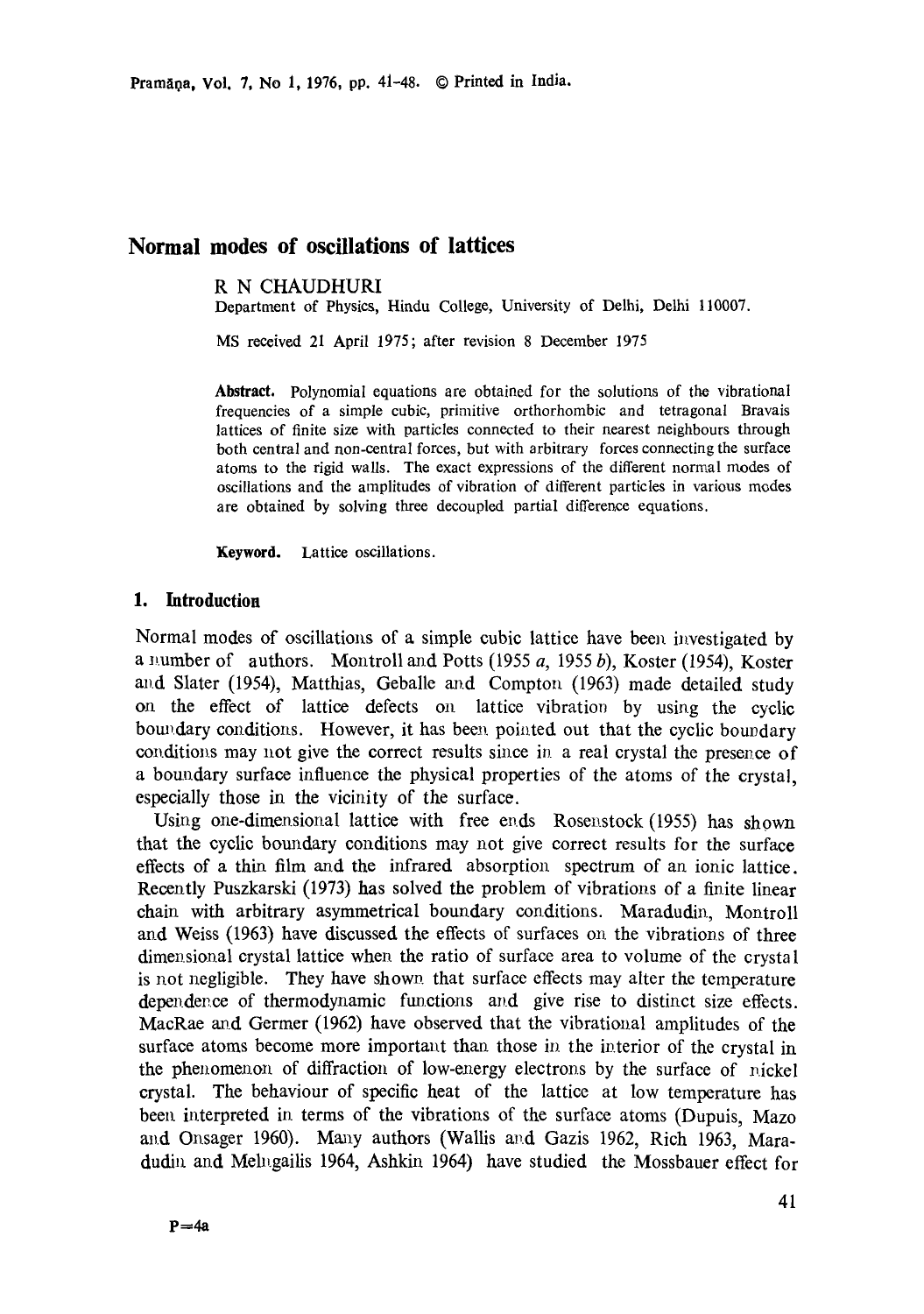a crystal with a free surface and have found a strong dependence of the meansquare amplitude and Doppler shift on the position of the resonant nucleus relative to the surface. Ashkin (1964) has studied the vibrational frequencies of **the**  localized modes due to mass defect. The surface effect of the crystal is taken into account by creating mathematically a pair of boundary surfaces by setting to zero all interatomic forces which cross a given, plane. Maradudin and Melngailis (1964) represented the surface as an extended defect. Thus in order to find the finite size effect of the crystal on various physical phenomena one has to **treat the** surface atoms in a different manner from the atoms in the interior of **the** crystal.

In a previous paper (Chaudhuri 1974, hereafter this paper will be referred as I) we discussed the problem of vibration of one-dimensional monoatomic and diatomic lattices with arbitrary end forces. The present paper extends the discussion to the case of three-dimensional lattices. Our model uses nearest-neighbour harmonic central and non-central forces. The technique developed here is applicable to the vibrations of simple cubic, primitive orthorhombic and tetragonal Bravais lattices. The macroscopic crystal has the shape of rectangular prism whose edges are parallel to the edges of the crystallographic unit cell. This choice as shown by Payton and Visscher (1967) affords the simplification that the motions in each Cartesian direction are independent. We assume that the surface atoms are connected to the rigid walls by arbitrary forces. The amplitudes of vibration of different particles in normal modes of oscillations satisfy three decoupled partial difference equations. We solve the partial difference equation by a method which is analogous to the method of separation of variables applied to partial differential equations. We obtain a set of polynomial equations for the allowed frequencies of vibration of the lattice. We also obtain the exact expressions for the amplitudes of the different particles in the various vibration modes. As special cases of our problem we have considered the effects of different end springs on the vibrational frequencies and the amplitudes of vibration.

# **2. Three-dimensional monoatomic Iattiees**

We consider a simple  $L \times M \times N$  3-dimensional lattice of  $L \times M \times N$  identical particles each of mass  $\mu$ . Each particle in the lattice is coupled to its nearest neighbours through both central and non-central forces, whereas the particles on the surfaces of the crystal are connected to rigid walls with arbitrary force constants. The co-ordinate axes are chosen to be parallel to the crystal cell edges  $a, b$  and  $c$  where  $a, b, c$  are the three primitive translation vectors of the crystal. We shall denote the positions of the lattice points  $(l, m, n)$  by the set  $(x_{i_{max}}, y_{i_{max}}, z_{i_{min}})$  which are the components of the displacements of atoms parallel to the cell edges. The force constant matrix for adjacent atoms referred with respect to a, b, c as the basis is taken to be diagonal. In that case the motions in the x, y and z directions are independent of each other (Payton and Visscher, 1967) and therefore we need only analyze the behaviour of a lattice with one degree of freedom per lattice point. The equations of motion for small vibrations may be written as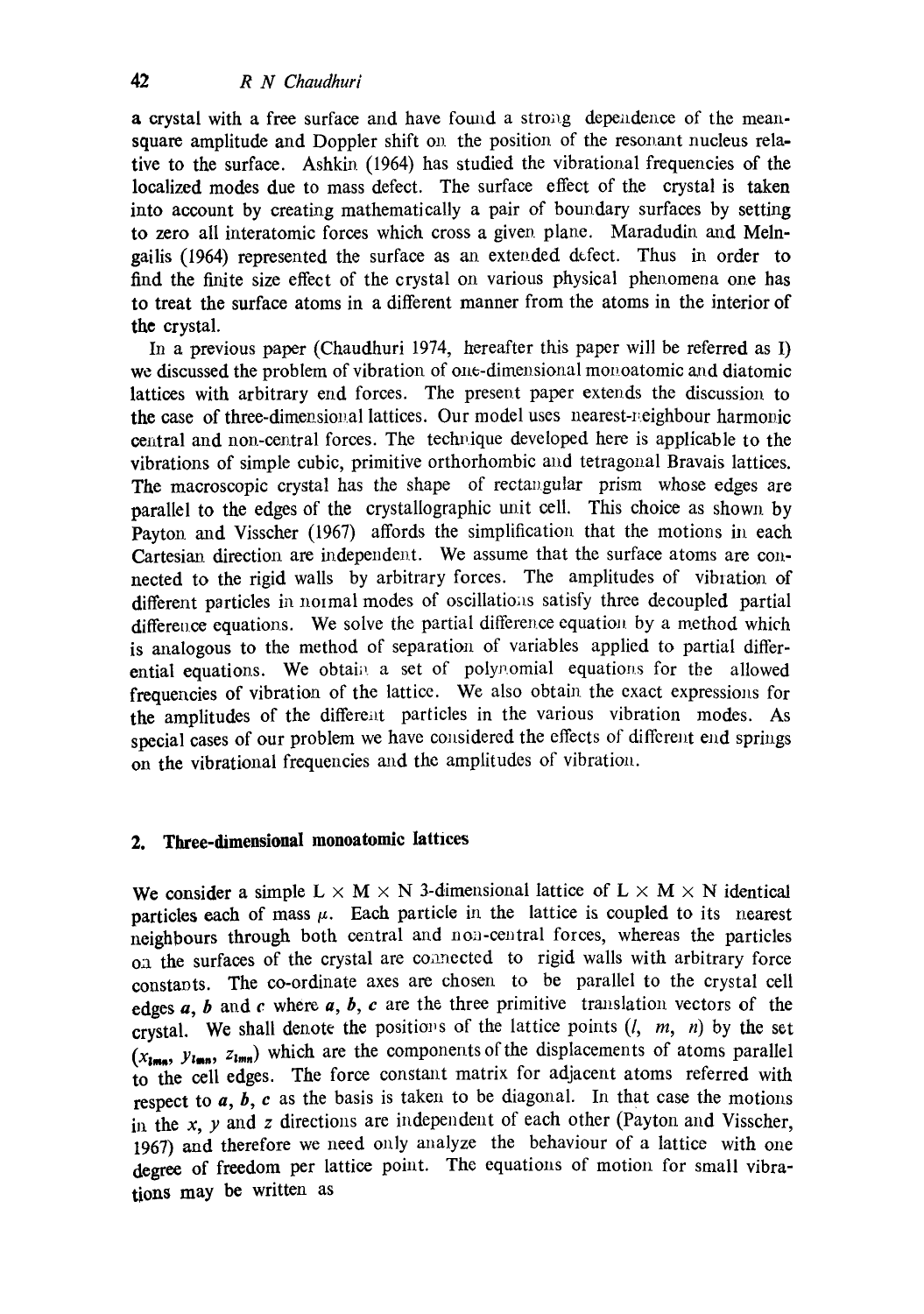$$
\mu \ddot{x}_{\mu m} = k_{1a} [x_{l+1 m n} - 2x_{l m n} + x_{l-1 m n} \n- (S_{1a} x_{l m n} + x_{l-1 m n}) \delta_{1l} \n- (S'_{1a} x_{l m n} + x_{l+1 m n}) \delta_{2l}] \n+ k_{2a} [x_{l m+1 n} - 2x_{l m n} + x_{l m-1 n} \n- (S_{2a} x_{l m n} + x_{l m-1 n}) \delta_{1m} \n- (S'_{2a} x_{l m n} + x_{l m+1 n}) \delta_{Mm}] \n+ k_{3a} [x_{l m n+1} - 2x_{l m n} + x_{l m n-1} \n- (S_{3a} x_{l m n} + x_{l m n-1}) \delta_{1n} \n- (S'_{3a} x_{l m n} + x_{l m n+1}) \delta_{Nn}] \n= 1, 2, ..., L \n m = 1, 2, ..., M \n n = 1, 2, ..., N
$$
\n(1)

where

$$
S_{i_{\mathbf{z}}} = K_{i_{\mathbf{z}}}/k_{i_{\mathbf{z}}} - 1, \quad S'_{i_{\mathbf{z}}} = K'_{i_{\mathbf{z}}}/k_{i_{\mathbf{z}}} - 1
$$
  
 $i = 1, 2, 3.$ 

Here  $k_{1a}$  represents the central force constant and  $k_{2a}$  and  $k_{3a}$  are the non-central force constants for vibrations in the x-direction.  $K_{1x}$  and  $K'_{1x}$  are the force constants at the boundary surfaces at  $l = 1$  and  $l = L$ ,  $K_{2z}$ ,  $K'_{2z}$ ,  $K_{3z}$  and  $K'_{3z}$  are the similar quantities at the boundary surfaces  $m = 1$ ,  $m = M$ ,  $n = 1$ , and  $n = N$  respectively, the conditions  $S_{i_2} = S'_{i_2} = -1$   $(i = 1, 2, 3)$  correspond to free surfaces of the lattice. Equations similar to  $(1)$  exist for the y- and z-directions of vibrations of the lattice points.

We seek normal mode solutions of (1) having the form

$$
x_{lmn} = a_{lmn} \cos(\omega t + \delta)
$$
 (2)

where  $a_{lmn}$  is the amplitude of vibration of the  $(l, m, n)$ th particle of the lattice and  $\omega$  is the angular frequency of the normal vibration. The system of second order differential equations (1) is then transformed into a partial difference equation :

$$
(-\mu\omega^{2} + 2k_{1x}) a_{lmn} - k_{1x} (a_{l+1,mn} + a_{l-1,mn})
$$
  
=  $k_{2x} (a_{l,m+1,n} - 2a_{l,mn} + a_{l,m-1,n})$   
+  $k_{3x} (a_{lm,n+1} - 2a_{lmn} + a_{lm,n-1})$  (3)

with the end conditions

$$
a_{\text{omn}} = -S_{1x} a_{1mn} \tag{4a}
$$

$$
a_{\iota_{0n}} = - S_{2n} a_{\iota_{1n}} \tag{4b}
$$

$$
a_{lmo} = -S_{3x} a_{lm1} \tag{4 c}
$$

$$
a_{L+1 \text{ mm}} = -S'_{1e} a_{Lmn} \tag{4.1}
$$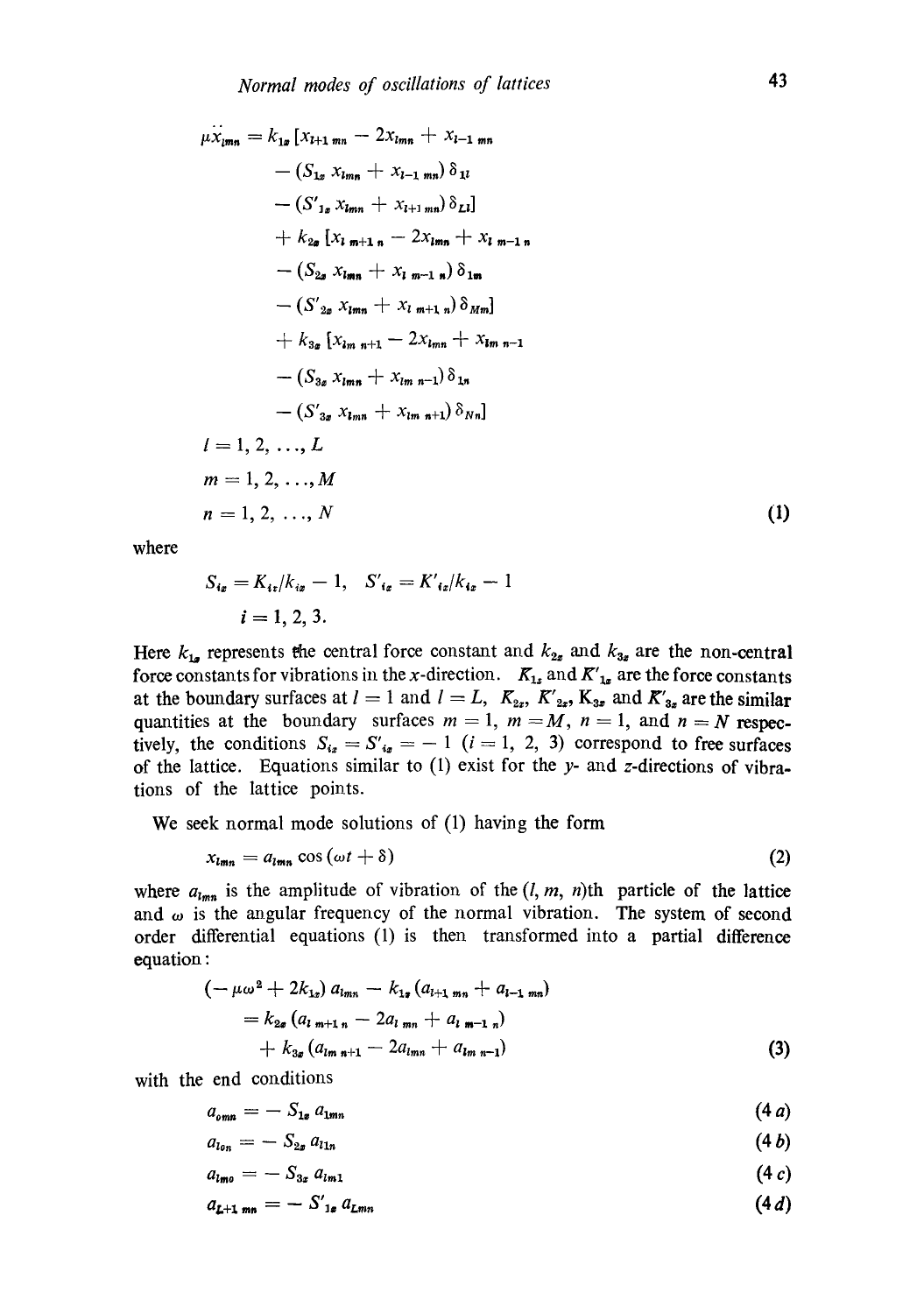44 *R N Chaudhuri* 

$$
a_{l}{}_{M+1\,n} = -S'{}_{2z}{}^{\prime} a_{lMn} \tag{4 e}
$$

$$
a_{lm\ N+1} = -S'_{3z} a_{lmN} \tag{4f}
$$

It should be mentioned that there is no particle for  $l = 0$ ,  $l = L + 1$ ,  $m = 0$ , etc. The additional quantities  $\{a_{omn}\}, \{a_{L+1,mn}\},$  etc. occurring in (4) are introduced purely formally so that equations arising due to the "end atoms"  $(l = 1, l = L,$  etc.) acquires the same form as exists for  $l = 2, 3, \ldots, L-1$ , etc. Consequently (3) holds for  $l = 1, ..., L; m = 1, ..., M; n = 1, ..., N$ .

#### **3. Solutions of the partial difference equation and allowed angular frequencies**

There are  $L \times M \times N$  number of  $a_{lmn}$  and from (3) and (4) one can see that there are  $L \times M \times N$  linear equations connecting all these amplitudes. For the existence of the solution of the system of equations it is necessary that the determinant of order  $L \times M \times N$  whose elements are the coefficients of  $a_{lmn}$  should vanish. It immediately shows that there are  $L \times M \times N$  allowed values of  $\omega^2$ . In this paper a simple method of finding all the allowed frequencies is suggested.

It is well known that a partial differential equation can be transformed into a partial difference equation (Morse and Feshbach 1953). A partial differential equation can be solved in some cases by the method of sepration of variables. An equivalent method for the case of partial difference equation is discussed here.

Due to its simple structure, the partial difference equation in  $(3)$  can be broken into three decoupled (ordinary) difference equations if one writes

$$
a_{lmn} = A(l) B(m) C(n). \tag{5}
$$

Equation (3) now becomes

$$
\frac{1}{A(l)}\left[(-\mu\omega^2 + 2k_{1z}) A(l) - k_{1z} \{A(l+1) + A(l-1)\}\right]
$$
\n
$$
= \frac{1}{B(m) C(n)}\left[k_{2z} C(n) \{B(m+1) - 2B(m) + B(m-1)\}\right]
$$
\n
$$
+ k_{3z} B(m) \{C(n+1) - 2C(n) + C(n-1)\}\right]
$$
\n
$$
= -a_1.
$$
\n(6)

Left hand side of  $(6)$  is a function of *l* only and it is equal to some quantities which are functions of m and n, and therefore they must be equal to some constant  $- a_{1}$ . thus the *l*-equation becomes

$$
(-\mu\omega^2 + 2k_{1\sigma} + a_1) A(l) - k_{1\sigma} \{A(l+1) + A(l-1)\} = 0. \tag{7}
$$

The allowed values of  $a_1$  will be determined by imposing the end condition. (4). Equation (7) is a difference equation in one index l only. So this method is analogous to the method of separation of variables applied to partial differertial equations.

The method of solution of a second order difference equation in one variable **has** been discussed in detail in I. We have from (7)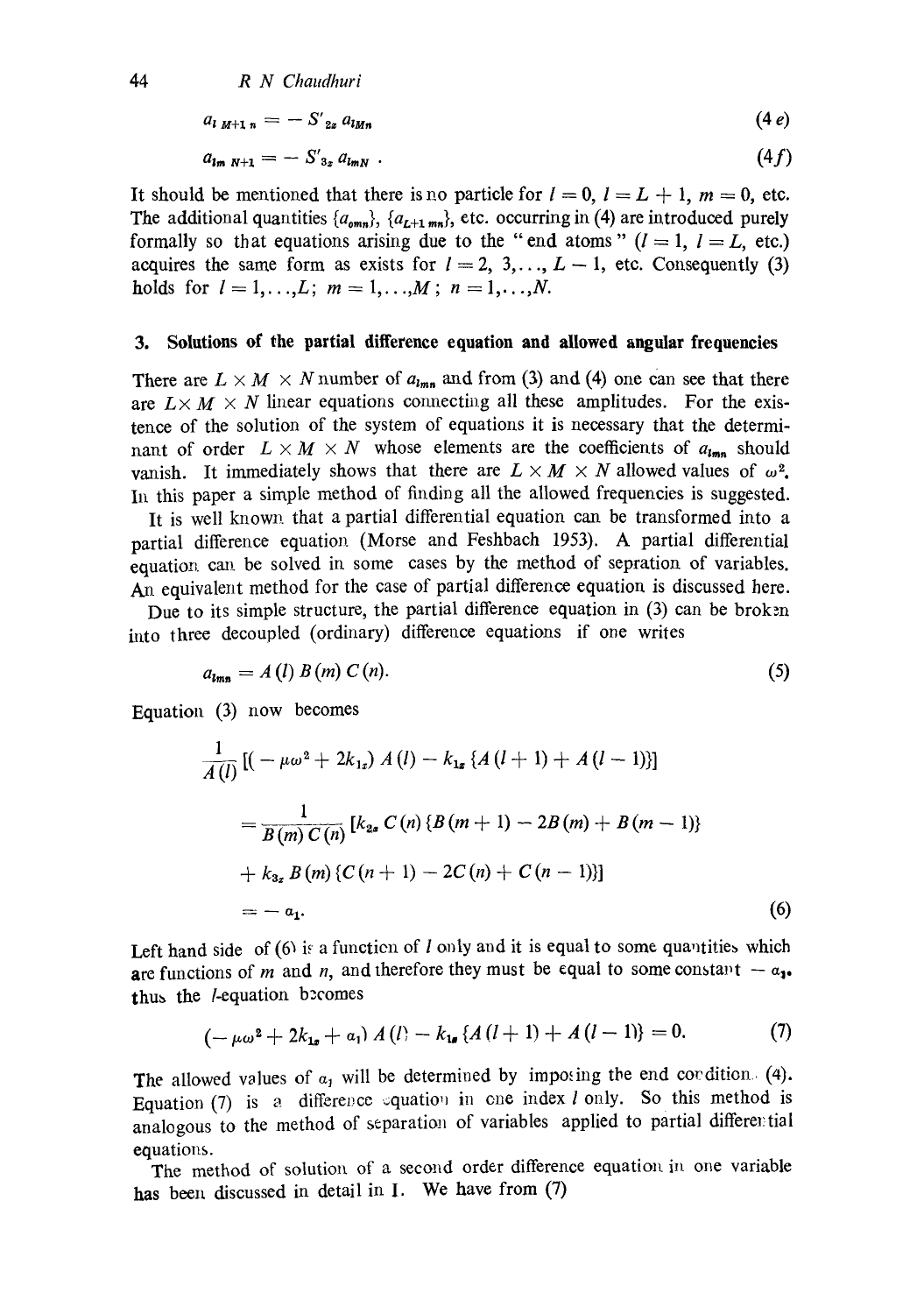$$
A(l) = f_1(\beta_1) A(l) - f_{l-1}(\beta_1) A(0)
$$
\n(8)

where

$$
\beta_1 = (-\mu \omega^2 + 2k_{1s} + a_1)/k_{1s} \tag{9}
$$

$$
f_{i}(\beta_{1}) = 2^{-l+1} \sum_{r=0}^{P} {l \choose 2r+1} \beta_{1}^{l-2r-1} (\beta_{1}^{2} - 4)^{r}
$$
 (10)

with  $P = I/2$  or  $(I - 1)/2$  whichever is an integer. The properties of the polynomial  $f_i(\beta_i)$  are discussed in the previous paper I. If we apply the end condition  $(4 a)$  the eq.  $(8)$  becomes

$$
A(l) = F(l, \beta_1, S_{1\bullet}) A(l) \tag{11}
$$

where

$$
F(l, \beta_1, S_{1s}) = f_1(\beta_1) + S_{1s} f_{l-1}(\beta_1). \tag{12}
$$

B  $(m)$  and C  $(n)$  can be solved from (6) in exactly the same manner by separating the variables  $m$  and  $n$ :

$$
\frac{1}{B(m)}\left[(a_1 - 2k_{2a}) B(m) + k_{2a} \{B(m+1) + B(m-1)\}\right]
$$
\n
$$
= \frac{1}{C(n)}\left[2k_{3a} C(n) - k_{3a} \{C(n+1) + C(n-1)\}\right]
$$
\n
$$
= -a_2.
$$
\n(13)

where  $a_2$  is some constant independent of m and n. Equations (13) have the following solutions

$$
B(m) = F(m, \beta_2, S_{2a}) B(1)
$$
 (14)

$$
C(n) = F(n, \beta_3, S_{3_2}) C(1)
$$
 (15)

where the end conditions  $(4 b)$  and  $(4 c)$  have been used and

$$
\beta_2 = (2k_{2x} - a_1 - a_2)/k_{2x} \tag{16}
$$

$$
\beta_3 = (2k_{3x} + a_2)/k_{3x}.\tag{17}
$$

 $(4 d), (4 e) \text{ and } (4 f):$ The allowed values of  $\beta_1$ ,  $\beta_2$  and  $\beta_3$  are obtained by imposing the end conditions

$$
F(L+1,\beta_1,S_{1a})+S_{1a}'F(L,\beta_1,S_{1a})=0
$$
\n(18)

$$
F(M + 1, \beta_2, S_{2z}) + S'_{2z} F(M, \beta_2, S_{2z}) = 0
$$
\n(19)

$$
F(N+1, \beta_3, S_{3a})+S'_{3a} F(N, \beta_3, S_{3a})=0. \qquad (20)
$$

Equation (18) is a polynomial equation in  $\beta_1$  of degree L having L values of  $\beta_1$ . Therefore by solving (18)-(20) we will get L values of  $\beta_1$ , M values of  $\beta_2$  and N values of  $\beta_3$ . It is evident from (9), (16) and (17) that corresponding to one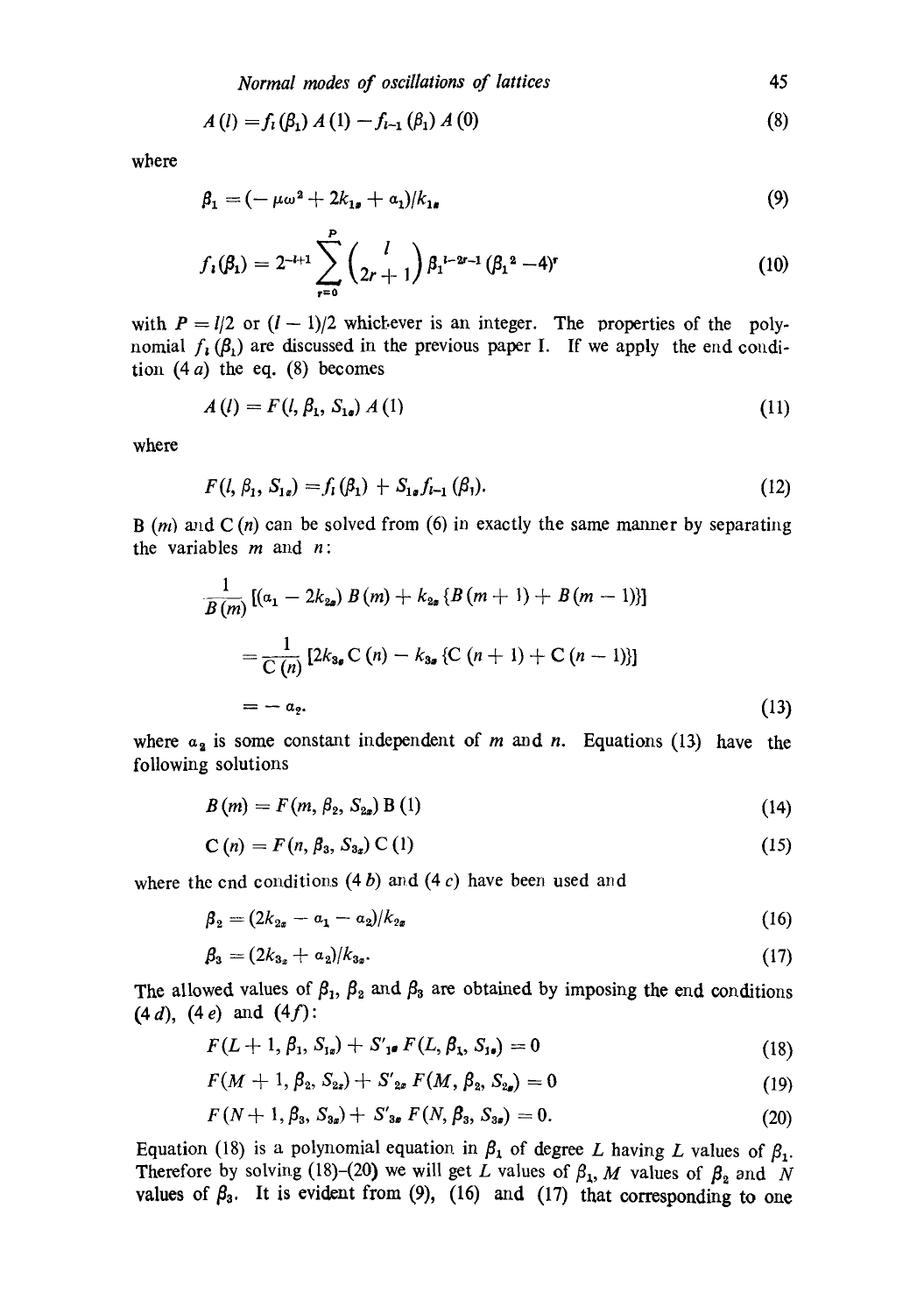value of  $\beta_3$  or  $\alpha_2$ , there are M values of  $\beta_2$  or  $\alpha_1$  and corresponding to each of  $a_1$ , there are L values of  $\beta_1$  or  $\omega^2$ . Therefore the system of polynomial equations (18)-(20) admits  $L \times M \times N$  values of frequencies given by

$$
\mu\omega^2 = \sum_{j=1}^3 k_{j\mathfrak{s}} (2 - \beta_j). \tag{21}
$$

If we define

$$
\lambda_j = \frac{1}{2} \left[ \beta_j + (\beta_j^2 - 4)^{1/2} \right] = \exp(i\phi_j)
$$

then the allowed frequencies can be expressed as

$$
\mu \omega^2 = 4 \sum_{j=1}^3 k_{j\alpha} \sin^2(\phi_j/2). \tag{22}
$$

The amplitudes of vibrations of the lattice points are also exactly determined by this method:

$$
a_{\mathbf{Imn}} = a_{111} F(l, \beta_1, S_{1a}) F(m, \beta_2, S_{2a}) F(n, \beta_3, S_{3a}). \tag{23}
$$

Let us consider some of the special cases :

(i) *Free end conditions*  $S_{i_0} = S'_{i_0} = -1$   $(i = 1, 2, 3)$ .

The frequencies are given by (22) with the following values of  $\phi$ .

$$
\phi_1 = (r_1 - 1) \pi / L \qquad \qquad r_1 = 1, 2, ..., L
$$
  
\n
$$
\phi_2 = (r_2 - 1) \pi / M \qquad \qquad r_2 = 1, 2, ..., M
$$
  
\n
$$
\phi_3 = (r_3 - 1) \pi / N \qquad \qquad r_3 = 1, 2, ..., N
$$

The amplitudes  $a_{lmn}$  are expressed as

$$
a_{lmn} = a_{111} \cos (l - \frac{1}{2}) \phi_1 \cos (m - \frac{1}{2}) \phi_2 \cos (n - \frac{1}{2}) \phi_3
$$
  
(cos  $\phi_1$ /2 cos  $\phi_2$ /2 cos  $\phi_3$ /2).

It should be noted that for  $r_1 = r_2 = r_3 = 1$ ,  $\omega^2 = 0$ and  $a_{lmn}$   $a_{111}$  which correspond to the translation of lattice.

(ii)  $S_{i\sigma} = S'_{i\sigma} = 0$   $(i = 1, 2, 3)$ 

In this case the force constants at the boundary surfaces are same as the interatomic forces. Now the allowed values of  $\phi_1$ ,  $\phi_2$  and  $\phi_3$  are the following:

$$
\phi_1 = r_1 \pi/(L+1) \qquad r_1 = 1, 2, ..., L
$$
  
\n
$$
\phi_2 = r_2 \pi/(M+1) \qquad r_2 = 1, 2, ..., M
$$
  
\n
$$
\phi_3 = r_3 \pi/(N+1) \qquad r_3 = 1, 2, ..., N
$$

The amplitudes of vibrations are

$$
a_{\mathbf{Im}\mathbf{n}} = a_{111} \sin l\phi_1 \sin m\phi_2 \sin n\phi_3 / (\sin \phi_1 \sin \phi_2 \sin \phi_3)
$$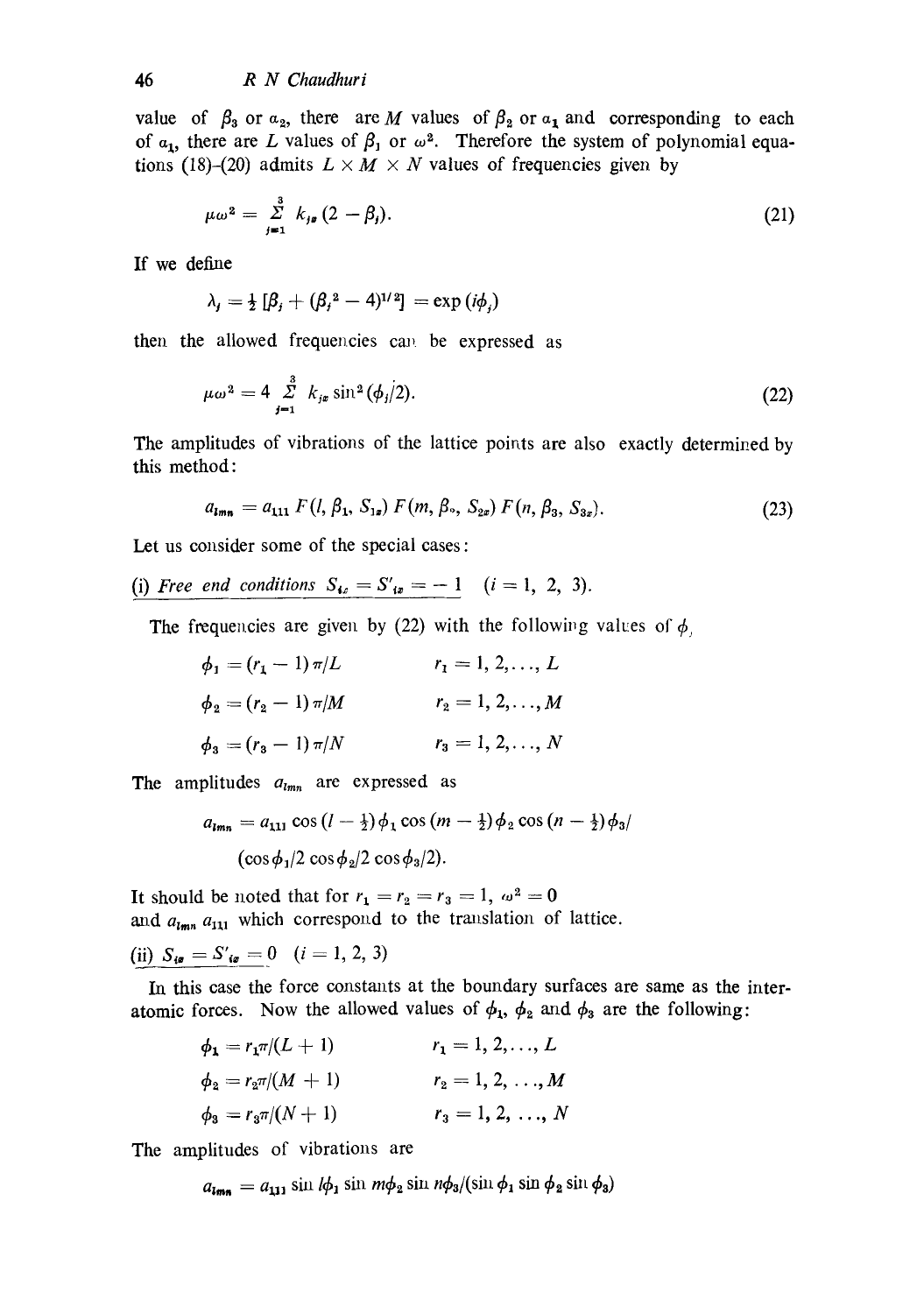(iii)  $S_{i\sigma} = S'_{i\sigma} = 1$   $(i = 1, 2, 3)$ 

In this special case  $\phi_1$ ,  $\phi_2$  and  $\phi_3$  have the following allowed values:

$$
\phi_1 = r_1 \pi / L \qquad \qquad r_1 = 1, 2, ..., L
$$
  
\n
$$
\phi_2 = r_2 \pi / M \qquad \qquad r_2 = 1, 2, ..., M
$$
  
\n
$$
\phi_3 = r_3 \pi / N \qquad \qquad r_3 = 1, 2, ..., N
$$

and the amplitudes take the following simple form

$$
a_{lmn} = a_{111} \sin (l - \frac{1}{2}) \phi_1 \sin (m - \frac{1}{2}) \phi_2 \sin (n - \frac{1}{2}) \phi_3
$$
  
(sin  $\phi_1/2$  sin  $\phi_2/2$  sin  $\phi_3/2$ ).

If we consider all the real values of  $\lambda_i$ , *i.e.*,  $\phi_i = \phi_2 = \phi_3 = \pi$  the frequency and the amplitudes are given by

$$
\mu\omega^2=4(k_{1\sigma}+k_{2\sigma}+k_{3\sigma})
$$

and

$$
a_{lmn} = a_{111} (-1)^{l+m+n+1}.
$$

This mode of vibration is quite unusual. The mguitude of maximum x-displacements of all the particles are same, but any two adjacent atoms have displacements in two opposite directions.

For the vibration in the  $y$ - and z-directions we can write equations similar to  $(1)$ in which the force constants  $k_{1x}$ ,  $k_{2x}$  and  $k_{3x}$  for the crystal lattice and  $K_{1x}$  and  $K'_{1\sigma}$  (i = 1, 2, 3) at the boundary surfaces have to be changed. In a real crystal some of the force constants depending on the symmetry of the crystal may be same, but here we may discuss the problem in general. We can follow the method discussed above step by step and ultimately obtain the allowed frequency conditions and the exact expressions for the amplitudes  ${l_l_{nm}}$  and  ${c_{l_{mn}}}$  for the vibrations in the y- and z-directions in terms of  $l_{111}$  and  $c_{111}$  respectively. In this way we may obtain true three-dimensional motions of the crystal.

### **4. Discussion**

We have obtained a method of solving a partial difference equation, which is similar to the well-known method of separation of variables applied to partial differential equations. This technique gives us the exact expressions of the different normal modes of oscillations of a lattice with nearest neighbour interactions and arbitrary surface forces. Polynomial equations are obtained for the solutions of the vibrational frequencies. In case of mass defect the method of separation of variables is not applicable and therefore one has to develop a perturbation technique or some other method for solving the problem of vibrations of the defective lattice with arbitrary boundary conditions. In our simple procedure we obtain exact expressions for the amplitudes of the different particles in the various vibration modes. With the help of these amplitudes one may obtain the mean square velocities and displacements for different particles which are useful